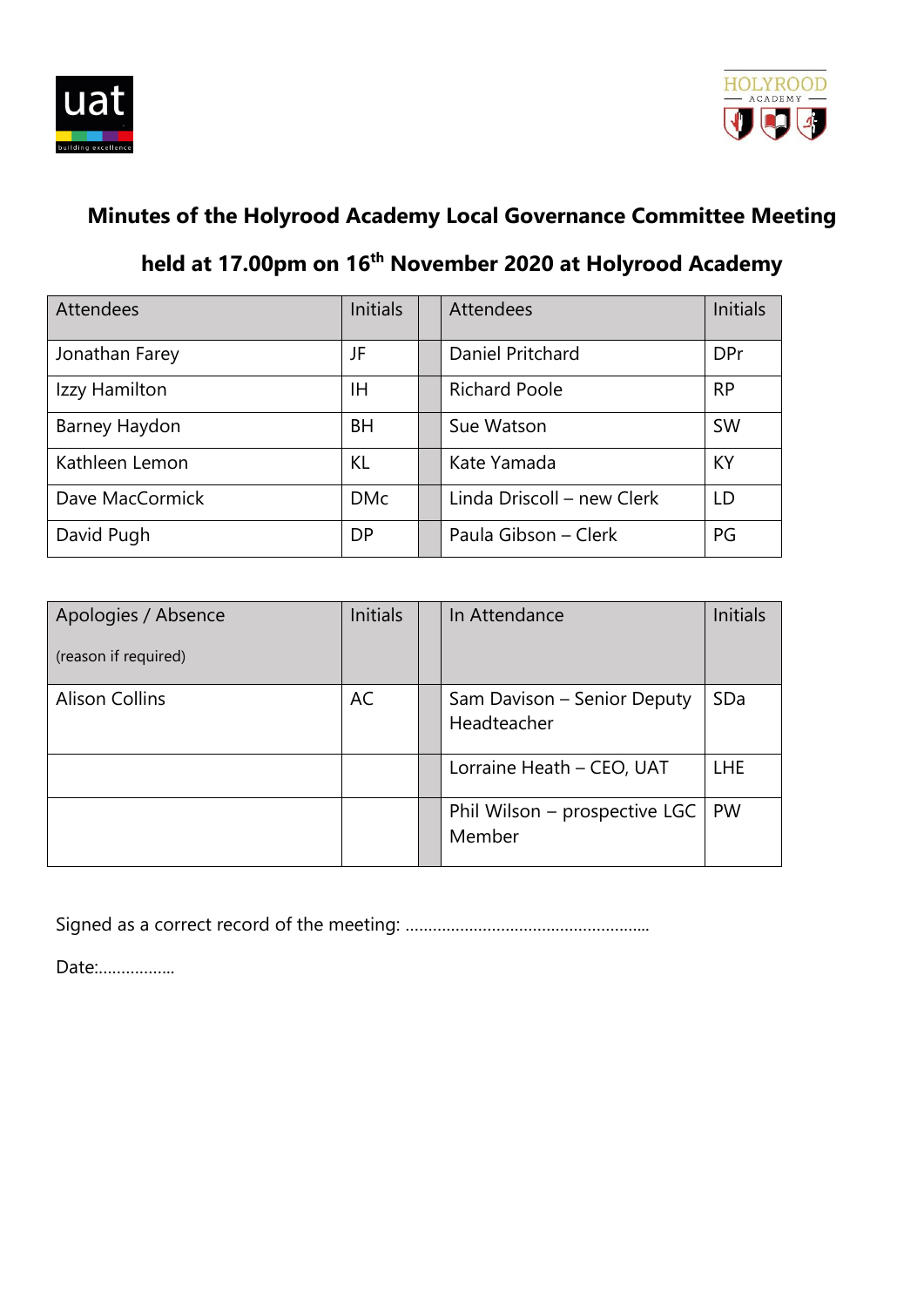### **1. Safeguarding Update – SDa**

The Safeguarding Report, updated Safeguarding Review and Safeguarding Update for Governors report had been circulated in advance of the meeting.

#### Following these reports, Governors ASKED the following questions -

### **You mention there has been a particular shift in culture in terms of staff engagement. When will Holyrood be able to state confidently that a culture of safeguarding is firmly embedded across the whole school?**

There has been an improvement but some work still needs to be revisited as expectations and needs change.

### **When will the LGC get to see the second strategic plan? Has this been shared with the Safeguarding Lead Governor?**

SDa has meetings with the Safeguarding Link Governor (KY) and the second version of this plan has been shared with her and will be circulated to the other Governors in due course. The majority of the action plan has already been covered so additional measures and actions have been included in the second action plan.

#### **Can you assure the LGC that improvement of safeguarding is rapid enough to avoid a negative judgement by Ofsted, if inspection was to happen during this academic year?**

Steve Bane, from the Cabot Learning Federation will revisit in February 2021 and will be able to provide an excellent indicator of progress and SDa will value his perspective on the improvements made to date. Significant progress has been made but there is still some way to go and SDa reminded all that Ofsted judges Safeguarding as either Effective or Not Effective. DMc explained that Safeguarding has improved but that some issues remain and SDa explained that these were surrounding inconsistencies across the school and bullying which needs to be addressed.

### **Is safeguarding provision at Holyrood absolutely watertight? If not, when will it be and what are the main concerns and barriers which are still preventing this?**

There is always a need for continued improvement and that actions and systems need to be embedded however changes to the pastoral team structure, which requires greater accountability of teaching staff requires further work, including revisiting the caseload management of My Concern.

### **What strategies are in place for Staff Mental Health training?**

Last year a significant amount of work took place however this year, available data shows the need to concentrate on specific year groups. Staff have received training on self-injury.

### **Staff Governors were asked about any potential Safeguarding barriers?**

The My Concern system continues to be an issue but a number of staff related issues have been addressed and clearer processes are in place. The hopeful introduction of CPOMS will alleviate some issues – once available staff training and a reset process will take place. LHE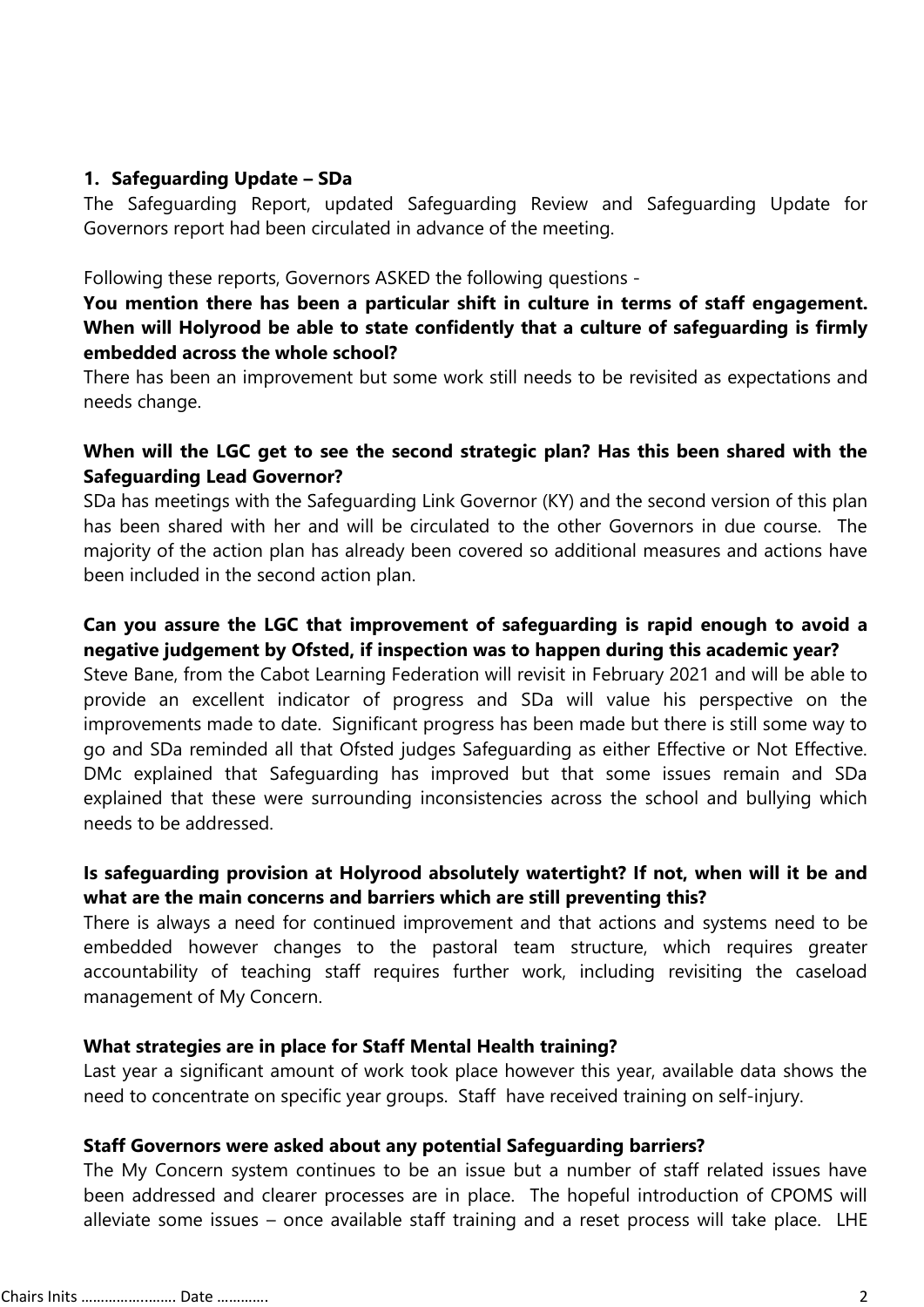reminded Governors that there is a perception that talk of Safeguarding is about the high level risk/abuse rather than "what does it feel like to be a safe student at this school", which is why the greater challenge of addressing bullying and sexist and racist behaviour is a positive move.

### **How would you describe the profile of Safeguarding?**

It now has a much more prevalent profile across the Academy but further work continues to be necessary. A new Safeguarding Knowledge Organiser has been provided to all staff.

Governors thanked SDa and she left the meeting at 17.23pm

*Action: Following the meeting, the HA Safeguarding Knowledge Organiser was circulated to LGC members for information.*

### **2. Local Governance Committee Structure**

This was a confidential minute

*LHE left at 17.44pm*

### **3. Welcome and Apologies**

DP welcomed all to the meeting – apologies were received from Ali Collins.

DP introduced Phil Wilson, who all hoped would join the LGC as a Community Governor, and Linda Driscoll as the new Clerk who takes up the post from PG, who leaves to take up a post at UAT. DMc led a vote of thanks to PG for her work in supporting both himself, individually, and the LGC collectively during her tenure. This was echoed by the governors present.

There is a vacancy for a parent governor  $-$  so far three expressions of interest have been received, and election and appointment will follow this term.

### **4. Declarations of Interest**

There were no declarations of pecuniary interest.

### **5. Minutes of the Meeting held on 14th September 2020 and Matters Arising**

DP signed the minutes as a true and accurate reflection of the meeting held on the  $14<sup>th</sup>$ September 2020.

- (a) Additional Year 11 Period 6 study sessions commenced w/c  $16<sup>th</sup>$  November transport has been arranged for students to enable them to participate.
- (b) Social Worker in Schools programme the scheme is struggling to recruit candidates SDa is involved with the recruitment process.
- (c) Diocesan Youth Worker Tom Tame is now in post and is working in school alongside the specialist SEMH teacher.

### **6. School Evaluation Form (SEF)**

The SEF had been circulated in advance of the meeting. Following this report, Governors ASKED the following questions -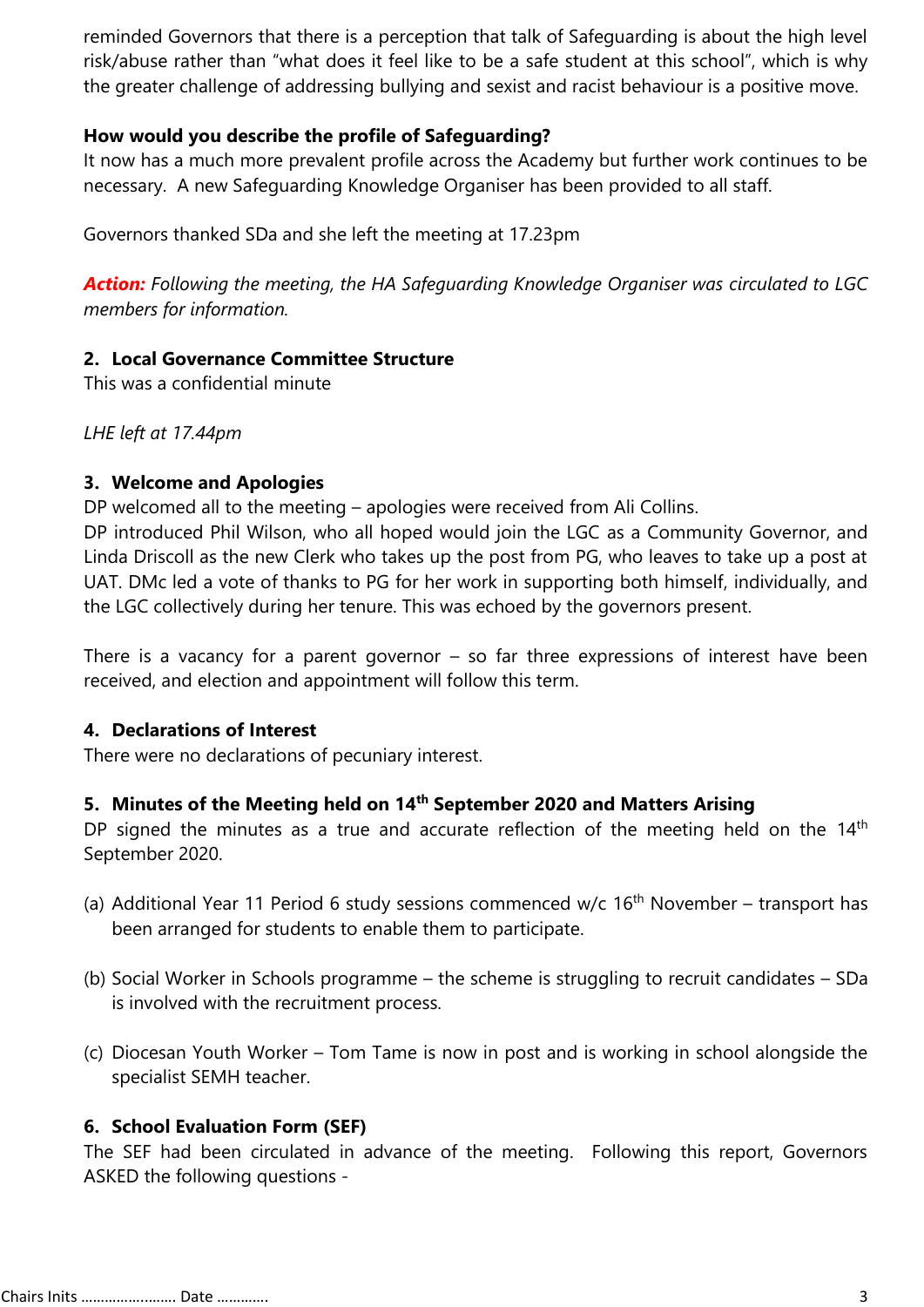**You say that leaders are aware of the gap between the achievement and progress of disadvantaged students in comparison to non-disadvantaged students. Are the plans to address this gap robust and rigorous enough and given due emphasis in the Academy Improvement Plan, with money being targeted efficiently and effectively? If so, how rapid an improvement should we expect?**

The gap could be due to a number of factors such as

- 1. unconscious bias,
- 2. students attitude to learning in lessons may not be at the same level as some others, which also links to point 1
- 3. the Teaching and Learning experience at HA there is a recognised variation between the best and least able teaching, which may result in up to 1 grade difference.

A number of strategies are therefore required, including

- mock exams will be anonymised to allow for objective marking.
- learning expectations will be revisited for both staff and students which will allow for greater T&L techniques in the classroom
- the new Coaching model will be introduced in January, in which all teaching staff will have a T&L Coach

**Governors ASKED how the non-hand up initiative will reduce unconscious bias?** Staff may unconsciously select students who they believe may provide the correct answer whereas the purpose should be to insure involvement and engagement giving all equal opportunity.

**Governors ASKED how SEND students will be helped to understand more stringent behaviour / T&L strategies.** Young people who enjoy routine thrive using simple clear commands which are easier to understand – it is also about adopting positive learning behaviours and to encourage students to be well prepared and actively involved in their learning.

## **Year 10 students take GCSE English Literature a year early to reduce the exam load at the end of Year 11. Given Covid 19 will this still be the case for our current Year 10 students? Can a Year 10 student resit the exam in Year 11 if the resulting grade is not deemed supportive of the student's ability?**

All Year 10s will sit GCSE English Literature in 2021 as the unseen poetry element has been removed from the specification therefore giving them the best opportunity. They would not currently be able to resit but those students who received a grade 4 or below would receive additional support in Year 11 in English Language.

**Governors ASKED what about the situation if exams were cancelled** – unable to answer with clarity as this is still unknown, but DMc anticipates this as being similar to this year's CAGs and therefore if a student was unhappy with their result they could resit in the Autumn Term.

### **You say Year 8 and Year 10 behaviour dominates data. Is leadership of these two years sufficiently strong enough to see a noticeable turnaround, and what additional support can these year leaders expect in order to implement rapid change?**

There are now experienced Years Leaders with these two year groups and they are supported by Jonathan Black and an additional SLT Link. The Year 8 strategy is being worked upon as behaviour outside of lessons is a concern – key students have been targeted for interventions and group strategies are in place.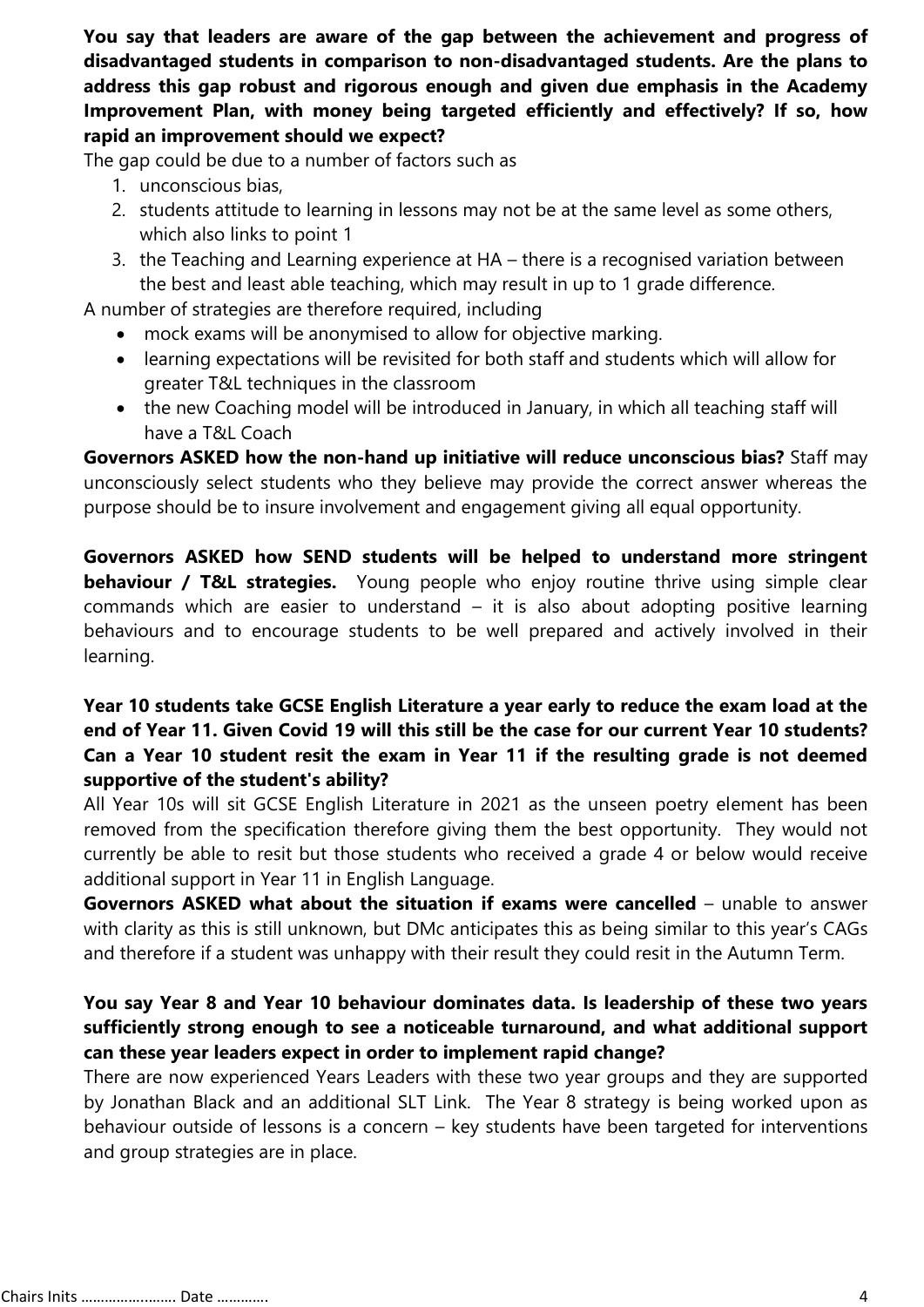### **There are several references to SEND students being effectively supported to fully access learning, etc.. Is the SENDCo sufficiently involved in the SEND entitlement spend at the Academy in order to target support effectively?**

High needs funding has increased by £56K and the Academy has increased the SEND budget by £80K which is the equivalent to 3 x FTE Teaching Assistants and 2 days of specialist SEMH teaching. The Academy has therefore committed additional expenditure to support the SEND provision.

Significant improvements have been made over the past 12 months, students with an EHCP get recognised support, however provision for SEND K students is an issue due to the current social distancing guidelines but work continues to support these in a safe and appropriate manner.

**Governors ASKED how Covid has impacted on the supportive work with parents?** The PFSA is a bridge between the Academy and families, but it is not possible to determine the impact definitively. Some families are extremely anxious so a nuanced approach is used with these to help support.

DP reminded all that the key areas for Ofsted are intent, implementation and impact, with impact often taking much longer to evidence.

### **Governors ASKED how the suggested Ofsted outcomes could be improved?**

The key driver is quality of education – therefore the gaps between the levels of teaching needs to be addressed – this will be via the Coaching model. The curriculum has been reviewed and there are clear objectives using sequencing and design but there is a need to continue to develop upon delivery. In the Sixth Form, the focus is on levels of aspiration with expectations needed to be pitched at a higher level.

With regard to behaviour and attitudes, there needs to be a reduction in the number of FTEs and positive learning behaviour needs to be modelled. Discriminatory behaviour is now being reported and managed more effectively.

### **7. Heads Report – Dave MacCormick, Headteacher**

This was circulated in advance of the meeting.

The revised reopening strategy had also been circulated in advance of the meeting - this is reviewed and updated as necessary.

Attendance: 93.65% which is lower than other Trust schools, however may students had been sent home to self-isolate. One family is refusing to send their children into the Academy due to Covid concerns and the Academy is working with this family.

Behaviour: There has been a significant reduction in the number of FTEs and internal isolations – DMc is pleased that discriminatory behaviours are being tacked and there is a reduction in students refusing to obey the instructions of senior staff. Students are responding appropriately to the cultural changes in place.

Some students remain at risk of permanent exclusion but many students, who have had targeted interventions, are no longer of concern.

### A confidential minute was held

Covid19: The Academy has had a number of positive Covid cases, which have been dealt with as appropriate. DMc paid tribute to his SLT for their support and DP supported this explaining that the SLT had spent a great deal of the half term break contact tracing.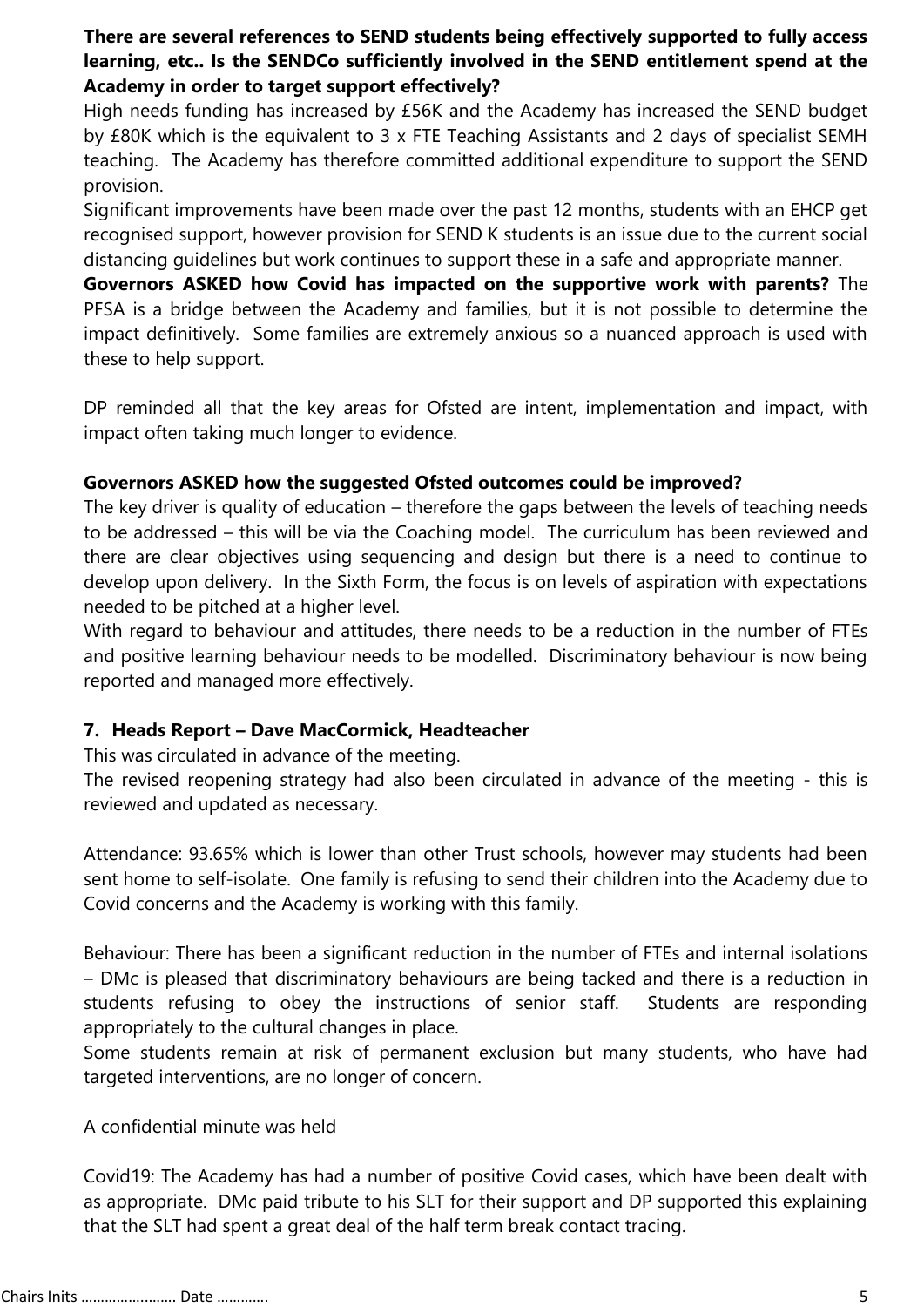**Governors ASKED if the wearing of masks was encouraged on school transport ?** – the Academy has contacted all parents to explain that this is mandatory and bus drivers have been told to give warnings to those students who are not wearing them, and then to deny them access if this continues – this has raised a safeguarding concern which has been raised with the Transport department. HA is currently providing masks to students who have forgotten them and is trying to understand the reasons if this is a continual issue.

A number of operational changes have been put in place to assist social distancing measures – the previous system had been unsustainable and had led to greater levels of staff absence.

Recruitment: A D&T Teacher and a Cover Supervisor are currently being recruited.

Finance & Resources: Rewiring and Safety work has commenced in A/B Block. Two CIF bids have been prepared for more rewiring, flat roof repairs and fire doors.

### **8. Standing Agenda Items**

### 8.1 Safeguarding

KY is attending Level 2 Safeguarding training via the LCSB on 18<sup>th</sup> November 2020, KY and RP both attended the SSE Governor Safeguarding training and their link governor visit notes had been circulated prior to the meeting.

A confidential minute was held.

#### 8.2 Chairs Update

There have been three Permanent Exclusions upheld this term related to the same offence. A successful review of DMC's Headteacher Performance Management targets by LHE and DP has taken place, with salary recommendations going to the Trust Board. Targets for 2020-2021 have been agreed and set.

### 8.3 Link Governors

Link visit notes had been circulated outside of the meeting. 15 Governor visits had taken place so for this year and DP thanked all for their continuing efforts. This shows the cross reference of visits and the AIP – this is used as an evidence base for moving forward**.**

#### 8.4 Governor Training

Governors were reminded to complete their Safeguarding training if they had not done so.

### 8.5 Trust Update / Clerks Update

- The Trust has approved the Managing Allegations against Staff Policy and the NQT Induction Policy
- Neroche Primary School is on schedule to join the Trust in January 2021.
- Emma Fielding is to step down as the Chair of the Trust at the end of this term, to become a Member. Her successor is yet to be confirmed.

### **9. Risks and Concerns to be passed to the Trust Directors:**

- (a) Staff absence remains high and this impinges on the workload of the Headteacher and SLT in covering lessons, which cannot be sustained long term.
- (b) The pace of safeguarding change and embedding of a safeguarding culture at the Academy might still not be enough for an 'effective' judgement from Ofsted.